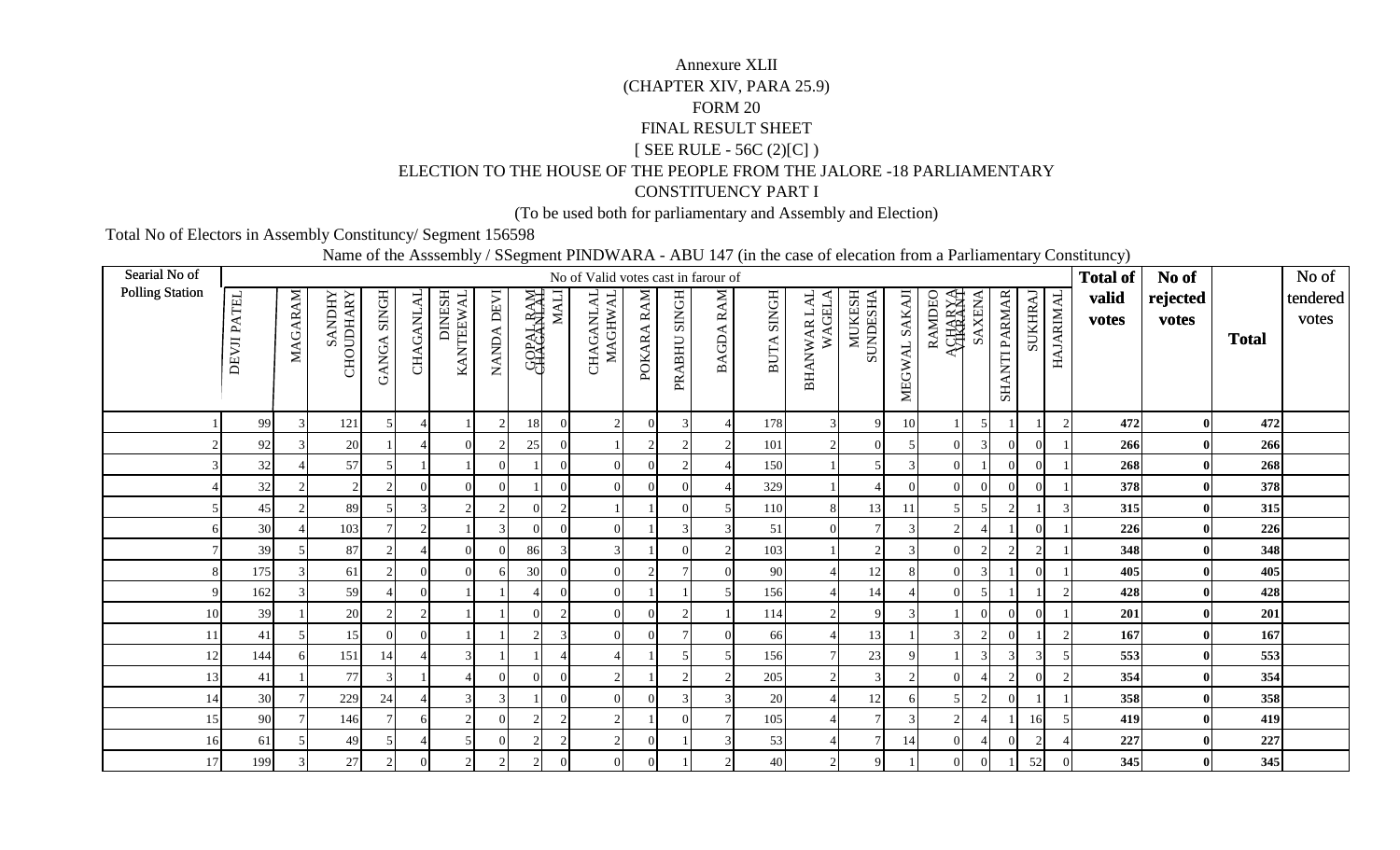| 18 | 103 |     | 91          |                        | $\overline{2}$        |                |               | 41                       | $\Omega$       | $\overline{0}$ |               |               | $\Omega$                    | 150    |                | 10             |                  | $\mathfrak{Z}$           | 3              | 2                     | 3                | -5            | 432 | $\bf{0}$         | 432 |  |
|----|-----|-----|-------------|------------------------|-----------------------|----------------|---------------|--------------------------|----------------|----------------|---------------|---------------|-----------------------------|--------|----------------|----------------|------------------|--------------------------|----------------|-----------------------|------------------|---------------|-----|------------------|-----|--|
| 19 | 58  |     | 43          |                        |                       |                |               |                          |                | $\Omega$       |               |               | $\overline{2}$              | 83     | $\Omega$       | $\overline{4}$ | $\overline{0}$   | $\Omega$                 |                | $\Omega$              | $\theta$         |               | 199 | $\bf{0}$         | 199 |  |
| 20 | 110 |     | 48          |                        | $\overline{4}$        |                | 19            | 32                       |                |                | $\Omega$      | $\Omega$      | $\overline{4}$              | 118    |                | 13             | $\vert$ 1        |                          |                |                       | 3                |               | 377 | $\bf{0}$         | 377 |  |
| 21 | 127 |     | 171         | 6                      | 3                     |                |               | 36                       | 3              |                | $\mathcal{D}$ |               | 7 <sup>1</sup>              | 162    | -5             | 13             | $\overline{0}$   | $\overline{3}$           | 10             | $\overline{3}$        | 13               | 3             | 587 | $\bf{0}$         | 587 |  |
| 22 | 157 |     | 17          |                        |                       |                |               | 80                       |                | $\Omega$       | $\Omega$      | $\Omega$      | $\Omega$                    | 28     |                | 6              | $\overline{2}$   | $\Omega$                 | 6              |                       | 5                | $\Omega$      | 316 | $\bf{0}$         | 316 |  |
| 23 | 126 |     | 13          | $\Omega$               | $\Omega$              | $\Omega$       |               |                          | $\Omega$       | $\overline{0}$ |               |               | $\Omega$                    | 18     | $\overline{0}$ | $\Omega$       | $\overline{c}$   | $\overline{0}$           | $\Omega$       | $\Omega$              | $\overline{0}$   | $\sqrt{ }$    | 161 | $\bf{0}$         | 161 |  |
| 24 | 73  |     | 35          | $\Omega$               | $\overline{0}$        | $\mathcal{D}$  |               | 27                       | $\theta$       | 2              |               |               | $\overline{3}$              | 105    | $\Omega$       | $\overline{4}$ | $\mathbf{2}$     | $\overline{0}$           | $\Omega$       |                       | $\overline{0}$   | $\Omega$      | 259 | $\bf{0}$         | 259 |  |
| 25 | 138 |     | 48          | $\overline{0}$         | $\overline{0}$        | $\Omega$       |               | 8                        | $\theta$       | $\overline{0}$ |               | $\Omega$      |                             | 65     | $\Omega$       |                | $\overline{4}$   | $\overline{0}$           |                |                       | $\mathbf{1}$     | $\Omega$      | 270 | $\bf{0}$         | 270 |  |
| 26 | 71  |     | 134         | 9                      | 2                     | $\mathfrak{D}$ |               | $\overline{3}$           | $\overline{0}$ | 3              |               | 3             | 12                          | 298    | 3              | 8              | 6                | 5                        | 3              | 2                     | $\theta$         | 3             | 575 | $\bf{0}$         | 575 |  |
| 27 | 92  |     | 119         | $\mathbf{\mathcal{R}}$ | $\overline{0}$        |                |               | 63                       | $\overline{0}$ | $\overline{0}$ |               | ∩             |                             | 81     |                | 5 <sub>l</sub> | $\mathbf{1}$     |                          | 2              | $\overline{0}$        | 14               | 2             | 398 | $\bf{0}$         | 398 |  |
| 28 | 276 |     | 127         |                        | 2                     |                |               |                          | $\overline{2}$ | $\mathcal{D}$  |               |               |                             | 43     | $\Omega$       | 8              | $\overline{4}$   | $\mathcal{D}$            |                |                       |                  |               | 490 | $\bf{0}$         | 490 |  |
| 29 | 206 |     | 69          |                        | $\overline{0}$        | $\Omega$       |               | 28                       | $\theta$       |                |               |               | $\sqrt{2}$                  | 49     |                | $\overline{4}$ | $\overline{3}$   |                          |                |                       | $\sqrt{2}$       | 5             | 380 | $\bf{0}$         | 380 |  |
| 30 | 161 |     | 128         | $\mathbf Q$            | $\theta$              |                |               | 19                       |                | $\Omega$       |               |               | $\Omega$                    | 101    |                | 8              | $5 \overline{)}$ | $\theta$                 |                | $\Omega$              | $\theta$         | $\Omega$      | 437 | $\mathbf{0}$     | 437 |  |
| 31 | 168 |     | 29          | $\overline{0}$         | $\overline{0}$        | $\Omega$       | $\Omega$      | $\overline{0}$           | $\overline{0}$ | $\overline{0}$ | $\mathcal{D}$ | $\mathcal{D}$ | $\overline{0}$              | 68     |                | $\mathfrak{Z}$ | $5\overline{)}$  | $\overline{0}$           | $\Omega$       | $\overline{0}$        | 2                |               | 285 | $\bf{0}$         | 285 |  |
| 32 | 240 |     | 69          |                        | $\Omega$              |                |               |                          | $\theta$       |                |               |               |                             | 84     |                | 14             | 5                | $\overline{c}$           |                | $\Omega$              | $\overline{2}$   | $\mathcal{D}$ | 444 | $\bf{0}$         | 444 |  |
| 33 | 143 |     | 143         |                        | 3                     |                |               |                          | $\mathcal{D}$  |                |               |               | $\mathcal{D}_{\alpha}$      | 191    |                | 3 <sup>1</sup> | $\overline{0}$   | $\Omega$                 |                | $\Omega$              | $\Omega$         | $\Omega$      | 501 | $\bf{0}$         | 501 |  |
| 34 | 168 | 14  | 402         | 33                     | $7\phantom{.0}$       |                |               |                          | $\theta$       | 6              |               |               | $\overline{3}$              | 107    | 10             | 33             | 38               | 13                       | $\overline{5}$ | 6                     | <sup>10</sup>    | 25            | 898 | $\bf{0}$         | 898 |  |
| 35 | 81  |     | $\,8\,$     |                        | $\overline{0}$        | $\Omega$       |               | $\Omega$                 |                | $\overline{0}$ |               |               |                             | 52     | 3              | $\overline{0}$ | $\overline{c}$   | $\overline{0}$           |                |                       | $\theta$         | $\Omega$      | 153 | $\boldsymbol{0}$ | 153 |  |
| 36 | 65  | 15  | 50          | $\overline{5}$         | $\overline{4}$        |                |               | $\Omega$                 |                | $\overline{0}$ |               |               | $\overline{2}$              | 63     |                | 13             | 9                | $\overline{2}$           | 2              |                       | $\overline{c}$   | -6            | 254 | $\bf{0}$         | 254 |  |
| 37 | 182 | 26  | 308         | $27\,$                 | $\overline{2}$        |                |               | 5                        | $\overline{A}$ | $\overline{2}$ |               |               | $\Delta$                    | 37     | 10             | 22             | 10               | $\overline{2}$           | $\tau$         |                       |                  | 3             | 663 | $\bf{0}$         | 663 |  |
| 38 | 105 | 6   | 28          | 6                      | $\overline{2}$        |                |               |                          | $\Omega$       | $\overline{0}$ |               |               | 5                           | 124    |                | 19             | 9                | $\overline{4}$           | $\mathcal{R}$  |                       |                  | 3             | 330 | $\bf{0}$         | 330 |  |
| 39 | 53  |     | 18          |                        | $\overline{1}$        | $\Omega$       |               |                          | $\theta$       | 2              |               |               | 6                           | 51     |                |                |                  | $\overline{0}$           | $\Omega$       | $\overline{0}$        | $\boldsymbol{0}$ | $\Omega$      | 148 | $\bf{0}$         | 148 |  |
| 40 | 62  | 6   | 46          |                        | $\mathfrak{Z}$        |                | $\Omega$      |                          | $\Omega$       | 2              |               |               | 6                           | 75     |                | 31             | $\overline{4}$   |                          |                |                       | $\overline{1}$   |               | 249 | $\bf{0}$         | 249 |  |
| 41 | 162 | 12  | 25          | 5                      | 2                     |                |               | $\overline{2}$           | $\theta$       | $\mathcal{D}$  |               |               | 3                           | $21\,$ | 3              | 24             | 11               |                          |                | $\Delta$              | 2                | 6             | 292 | $\boldsymbol{0}$ | 292 |  |
| 42 | 61  | -11 | 124         | 13                     | 6                     |                |               | $\Omega$                 | $\overline{3}$ |                |               |               | $7\phantom{.0}$             | 177    |                | 28             | 9                | $\overline{2}$           |                | $\overline{c}$        |                  | $\mathcal{D}$ | 469 | $\bf{0}$         | 469 |  |
| 43 | 151 | 21  | $\sqrt{48}$ | $\mathbf Q$            | $\boldsymbol{\Delta}$ |                |               | 3                        | $\Omega$       |                |               |               |                             | 31     |                | 33             | 16               | $\mathfrak{D}$           |                | 2                     | 2                |               | 360 | $\bf{0}$         | 360 |  |
| 44 | 104 | 15  | 123         | 9                      | 3                     |                |               | 5                        | $\overline{0}$ |                |               |               | 3                           | 12     |                | 14             | 14               | 6                        |                | $\sqrt{2}$            | $\mathfrak{Z}$   |               | 341 | $\vert$ 0        | 341 |  |
| 45 | 173 | 18  | 184         | 20                     |                       |                |               | $\Omega$                 | $\overline{c}$ |                |               |               | $\boldsymbol{\vartriangle}$ | 14     |                | 23             | 18               | $\boldsymbol{\Delta}$    |                | $\mathbf{3}$          | $\overline{A}$   |               | 488 | $\bf{0}$         | 488 |  |
| 46 | 248 | 20  | 147         | 8                      | $7\phantom{.0}$       |                | $\mathcal{D}$ |                          | 3              | $\mathcal{D}$  |               |               |                             | 9      | $\mathbf Q$    | 19             | 38               | $\overline{4}$           | $\overline{5}$ | $\boldsymbol{\Delta}$ | 2                |               | 545 | $\bf{0}$         | 545 |  |
| 47 | 165 | -11 | 44          | 16                     | $\overline{0}$        |                |               | $\overline{\mathcal{L}}$ | 3              |                |               | 12            | 13                          | 223    | $\mathbf Q$    | 25             | 20               | 6                        | $\mathcal{L}$  |                       | $\overline{0}$   |               | 571 | $\bf{0}$         | 571 |  |
| 48 | 331 | 21  | 60          | 8                      | $\overline{A}$        |                |               | $\Omega$                 | 3              |                |               |               | $\overline{3}$              | 96     | 10             | 34             | 17               | $\overline{\mathcal{A}}$ |                |                       | 2                |               | 620 | $\bf{0}$         | 620 |  |
| 49 | 186 |     | $72\,$      |                        | $\overline{0}$        |                |               | $\overline{2}$           | $\Omega$       | $\Omega$       |               |               |                             | 123    | 2              | $\overline{0}$ | $\overline{0}$   | $\overline{0}$           | $\Omega$       |                       | $\mathfrak{Z}$   |               | 397 | $\bf{0}$         | 397 |  |
| 50 | 133 |     | 55          |                        | $\overline{0}$        | $\Omega$       |               | $\mathfrak{D}$           | $\Omega$       | $\Omega$       |               |               |                             | 117    |                | $\overline{0}$ | $\overline{1}$   | 2                        |                | $\Omega$              | 2                | $\Omega$      | 322 | $\bf{0}$         | 322 |  |
| 51 | 145 |     | 49          | 3                      |                       |                |               | 38                       | $\Omega$       |                |               |               |                             | 139    |                | $\overline{2}$ | $\overline{0}$   | $\Omega$                 |                | $\overline{0}$        | 20               | $\Omega$      | 407 | $\bf{0}$         | 407 |  |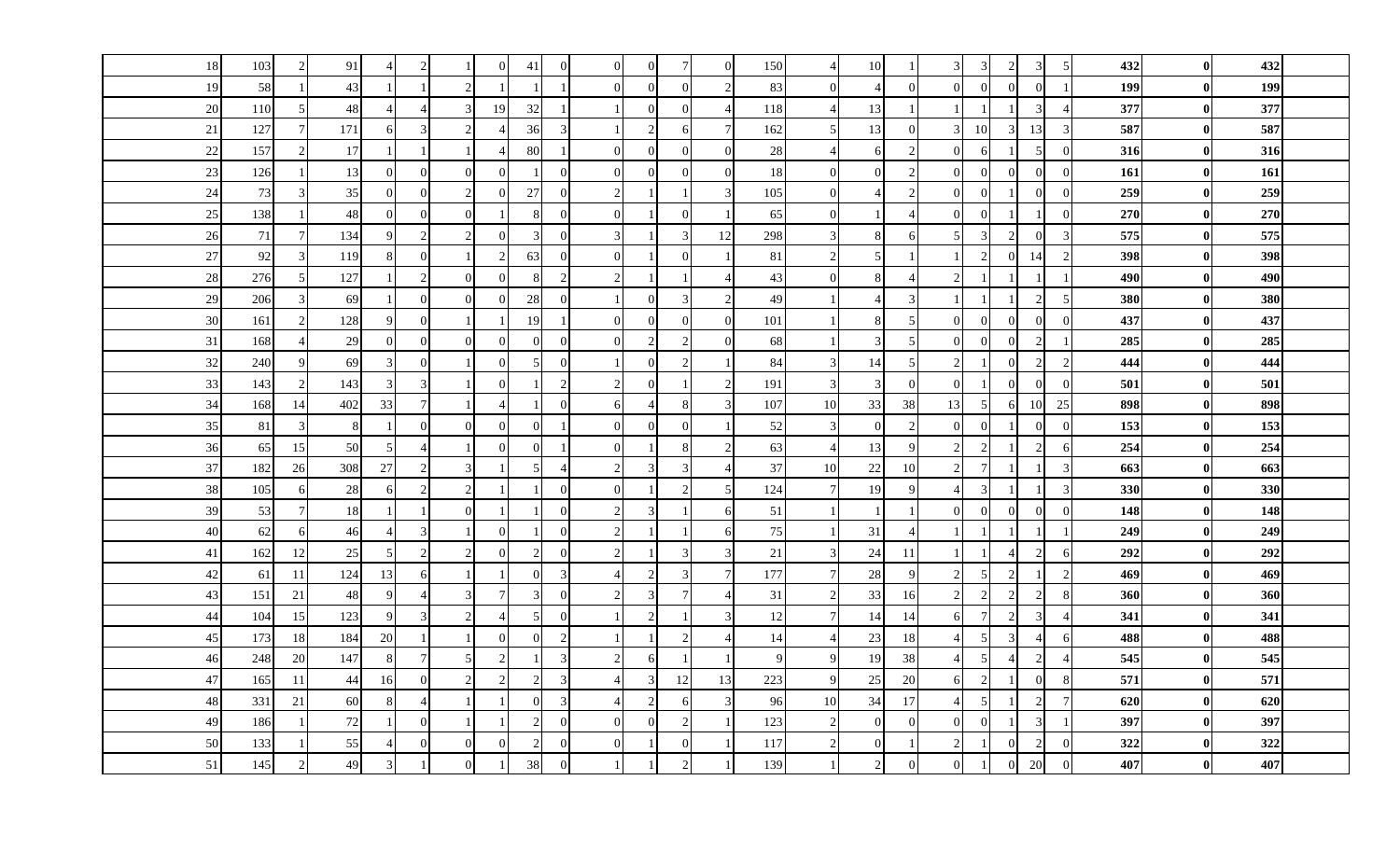| 52     | 181    |                | 126            | $\overline{4}$           | $\overline{c}$           |                             |           |               | $\mathbf{3}$    |                |                |    |    | 241 | 9                           | 6              | 5               |                          | 3               | 8                           | 12             | -9                       | 632 | $\mathbf{0}$     | 632 |  |
|--------|--------|----------------|----------------|--------------------------|--------------------------|-----------------------------|-----------|---------------|-----------------|----------------|----------------|----|----|-----|-----------------------------|----------------|-----------------|--------------------------|-----------------|-----------------------------|----------------|--------------------------|-----|------------------|-----|--|
| 53     | $27\,$ |                | 66             | $\overline{7}$           | 5                        |                             |           |               | 2               |                |                | 13 | 9  | 193 | 10                          | 24             | $\overline{4}$  |                          |                 |                             | $\overline{1}$ | $\mathcal{D}$            | 379 | $\mathbf{0}$     | 379 |  |
| 54     | 88     | 12             | 67             | $7\phantom{.0}$          | $\overline{2}$           |                             |           |               | $\mathbf{1}$    | $\Omega$       |                |    |    | 109 | $7\phantom{.0}$             | 14             | 10              | 3                        | $\Omega$        |                             | 6              | 3                        | 353 | $\boldsymbol{0}$ | 353 |  |
| 55     | 132    |                | 54             | 6                        | $\overline{2}$           | $\Omega$                    |           | 23            | $\mathbf{1}$    | $\overline{c}$ | $\Omega$       |    |    | 65  |                             | 9              | $\overline{4}$  |                          |                 | $\Omega$                    | $\overline{0}$ | $\mathcal{D}$            | 323 | $\bf{0}$         | 323 |  |
| 56     | 238    |                | 90             |                          |                          |                             |           | 79            | $\overline{0}$  | $\overline{0}$ | $\overline{0}$ |    |    | 55  | 3                           | 3              | 9               | 5                        | 10              |                             |                | $\overline{2}$           | 514 | $\boldsymbol{0}$ | 514 |  |
| 57     | 107    | 61             | 98             | 5                        |                          |                             |           | 43            |                 |                | $\Omega$       |    |    | 103 |                             | 6              | $\overline{4}$  | 3                        |                 |                             | $\overline{2}$ | $\overline{7}$           | 405 | $\bf{0}$         | 405 |  |
| 58     | 235    |                | 35             |                          | $\overline{0}$           |                             |           | 36            | $\mathbf{1}$    | $\Omega$       | $\overline{0}$ |    |    | 64  | $\overline{0}$              |                | 5               | $\theta$                 |                 |                             | $\mathbf{1}$   | 3                        | 399 | $\bf{0}$         | 399 |  |
| 59     | 138    |                | 66             | $\mathbf{Q}$             | $\mathfrak{Z}$           | $\Delta$                    |           |               | $\overline{0}$  | $\Omega$       | $\Omega$       |    |    | 42  | 3                           | 9              | $5\overline{)}$ | $\overline{4}$           |                 | $\Omega$                    | $\overline{0}$ |                          | 293 | $\mathbf{0}$     | 293 |  |
| 60     | 97     | 5 <sub>l</sub> | 126            | $\overline{7}$           | $\overline{c}$           | $\Omega$                    | <b>11</b> | $\Omega$      | 3               |                | $\overline{0}$ |    |    | 78  | $\mathfrak{Z}$              | 12             | $\overline{4}$  | $\overline{c}$           | $\overline{2}$  |                             | $\overline{0}$ | 3                        | 358 | $\bf{0}$         | 358 |  |
| 61     | 242    |                | 137            | 5                        |                          | $\Omega$                    |           |               | $\overline{0}$  | $\overline{c}$ |                |    |    | 79  | 5                           | 10             | 11              | $\overline{\mathcal{A}}$ | 5               | $\mathcal{D}$               | $\overline{3}$ | $\Omega$                 | 521 | $\bf{0}$         | 521 |  |
| 62     | 133    |                | 85             |                          | 3                        |                             |           | 127           | -1              | $\overline{0}$ |                |    |    | 15  | $\Omega$                    |                |                 |                          |                 |                             | $\overline{0}$ |                          | 396 | $\bf{0}$         | 396 |  |
| 63     | 114    | $\mathcal{R}$  | 43             | $\overline{4}$           | $\overline{3}$           | $\mathcal{R}$               |           |               | $\mathbf{1}$    | $\Omega$       | $\Omega$       |    |    | 101 | 2                           | 6              | $\overline{2}$  | $\overline{2}$           |                 |                             | 128            | $\overline{\mathcal{A}}$ | 437 | $\mathbf{0}$     | 437 |  |
| 64     | 53     |                | 28             |                          |                          |                             |           | $\Omega$      | $\overline{0}$  | $\overline{c}$ |                |    |    | 102 | $\overline{c}$              | $\overline{7}$ | 3               | $\Omega$                 | $\mathcal{R}$   |                             | $\overline{0}$ |                          | 216 | $\boldsymbol{0}$ | 216 |  |
| 65     | 103    |                | $\overline{9}$ | $\overline{\mathcal{A}}$ |                          | $\Omega$                    |           | 0             | $\overline{0}$  |                |                |    |    | 92  | 6                           | 10             | $\overline{2}$  |                          | 3               |                             | $\overline{0}$ |                          | 242 | $\bf{0}$         | 242 |  |
| 66     | 102    |                | 92             | 3                        | 3                        | $\gamma$                    |           |               | $\overline{0}$  | $\Omega$       |                |    |    | 100 | 3                           | $\mathbf{3}$   | 3               |                          | $\mathcal{D}$   |                             | $\overline{2}$ |                          | 330 | $\bf{0}$         | 330 |  |
| 67     | 44     |                | 66             | 3                        |                          |                             |           |               | $\overline{0}$  |                | $\Omega$       |    |    | 106 | 5                           | 11             | 3               |                          | 5               |                             |                |                          | 269 | $\bf{0}$         | 269 |  |
| 68     | 43     |                | 22             | $\overline{2}$           |                          | 3                           |           | 3             | $\mathbf{1}$    |                | $\Omega$       |    |    | 166 | $\boldsymbol{\vartriangle}$ | $\tau$         | 6               |                          | $\mathcal{L}$   |                             | $\overline{1}$ | $\overline{A}$           | 275 | $\bf{0}$         | 275 |  |
| 69     | 158    |                | 22             | $\overline{c}$           |                          | $\Omega$                    |           | 65            | 2               | $\Omega$       |                |    |    | 95  | 2                           | 5              | $\overline{4}$  |                          | $\mathcal{R}$   | $\Omega$                    | $\overline{0}$ | 3                        | 376 | $\bf{0}$         | 376 |  |
| $70\,$ | 108    |                | 23             | $\overline{7}$           | $\mathfrak{S}$           | $\Omega$                    |           | $\mathcal{D}$ | $\overline{0}$  |                |                |    | 5  | 285 | $11\,$                      | 13             | $6\blacksquare$ |                          | 3               |                             | $\overline{0}$ | 6                        | 496 | $\mathbf{0}$     | 496 |  |
| $71\,$ | 118    |                | 46             | $\boldsymbol{\Delta}$    | $\theta$                 |                             | $\Omega$  |               | $\overline{0}$  | $\Omega$       | $\overline{0}$ |    | 5  | 41  | $\overline{0}$              | 9              | $\overline{2}$  |                          | $\theta$        | $\Omega$                    | $\overline{0}$ |                          | 232 | $\boldsymbol{0}$ | 232 |  |
| 72     | 81     | 18             | 319            | 27                       |                          | $\mathcal{R}$               |           |               | $\overline{1}$  | $\mathcal{D}$  |                |    | 16 | 46  | 5                           | 48             | 10              | 6                        |                 |                             | $\mathbf{3}$   |                          | 619 | $\boldsymbol{0}$ | 619 |  |
| 73     | 131    | 15             | 300            | 25                       | $\overline{4}$           | $\mathcal{D}_{\mathcal{L}}$ |           | 3             | -1              |                | $\overline{2}$ |    | 3  | 21  | 6                           | 17             | 13              | 6                        | 9               | 6                           | $\mathbf{1}$   | $\overline{7}$           | 584 | $\bf{0}$         | 584 |  |
| 74     | 67     | 7              | 49             | $\overline{4}$           | $\overline{2}$           |                             | 80        | $\Omega$      | $\overline{0}$  | $\Omega$       | $\Omega$       |    |    | 57  | $\overline{4}$              | 8              | $\overline{5}$  | 5                        |                 | $\mathcal{D}$               | $\overline{c}$ | -5                       | 309 | $\vert$ 0        | 309 |  |
| $75\,$ | 42     |                | 33             |                          | $\Omega$                 |                             |           |               | 2               |                |                |    |    | 133 | $\theta$                    | 6              | $\overline{2}$  | 3                        |                 | $\mathcal{R}$               |                |                          | 251 | $\bf{0}$         | 251 |  |
| 76     | 142    | 27             | 160            | 14                       | 5                        |                             | 64        |               | 2               |                | $\mathcal{D}$  |    |    | 37  | 8                           | 27             | 18              | $10\,$                   | $7\phantom{.0}$ | 2                           | 13             | 13                       | 571 | $\boldsymbol{0}$ | 571 |  |
| 77     | 141    | 10             | 132            | 15                       | 2                        |                             |           |               | $\overline{0}$  | $\Omega$       |                |    |    | 21  | 8                           | $25\,$         | 10              | 2                        |                 | 3                           | $\overline{2}$ | 3                        | 397 | $\boldsymbol{0}$ | 397 |  |
| $78\,$ | 302    | 13             | 114            | 10                       | 5                        | $\mathcal{R}$               | 11        | 14            | $\mathbf{0}$    |                | $\overline{2}$ |    |    | 70  | $\overline{7}$              | 25             | 9               |                          |                 |                             |                | 3                        | 609 | $\mathbf{0}$     | 609 |  |
| 79     | 190    | 12             | 107            | 20                       | 3                        | $\mathcal{L}$               |           | 3             | $\mathbf{1}$    | .5             |                |    | 12 | 99  | 9                           | 53             | 18              | 8                        |                 |                             | $\overline{3}$ | $\overline{7}$           | 568 | $\bf{0}$         | 568 |  |
| 80     | 23     |                | 65             | 5                        | $\overline{\mathcal{L}}$ | $\mathcal{D}_{\alpha}$      |           | 48            | $\overline{1}$  | $\Omega$       |                | 13 |    | 87  | $\overline{2}$              |                | $\Omega$        | $\Omega$                 |                 |                             | $\overline{0}$ | $\sqrt{ }$               | 266 | $\bf{0}$         | 266 |  |
| 81     | 276    |                | 86             | 5                        |                          | $\mathfrak{D}$              |           |               | $\overline{0}$  | $\Omega$       | $\overline{0}$ |    |    | 15  |                             | 10             | $\overline{2}$  |                          | $\mathcal{D}$   | $\mathcal{D}_{\mathcal{A}}$ | 18             |                          | 436 | $\boldsymbol{0}$ | 436 |  |
| 82     | 231    |                | 90             |                          | $\overline{2}$           | $\Omega$                    |           | 92            | $7\phantom{.0}$ |                |                |    |    | 56  |                             |                | 3               | $\overline{c}$           |                 |                             | 12             |                          | 538 | $\boldsymbol{0}$ | 538 |  |
| 83     | 182    |                | 45             |                          | $\overline{3}$           | $\Omega$                    |           | ∩             | $\mathbf{1}$    |                |                |    |    | 51  |                             | 3              | $\overline{4}$  | $\mathbf{0}$             |                 |                             | $\vert$ 3      | $\overline{c}$           | 317 | $\bf{0}$         | 317 |  |
| 84     | 111    |                | 22             | $\overline{2}$           | $\overline{0}$           |                             |           |               | $\overline{0}$  | $\Omega$       | $\Omega$       |    |    | 112 | $\overline{2}$              | 14             | $\overline{4}$  | $\overline{0}$           |                 |                             | $\mathbf{3}$   | 6                        | 293 | $\bf{0}$         | 293 |  |
| 85     | 190    |                | 150            | 8                        | 3                        |                             |           | 73            | $\overline{2}$  | $\mathcal{L}$  | $\mathbf{3}$   |    |    | 40  | $\overline{2}$              | 12             | $\overline{7}$  | $\overline{2}$           | $\mathbf Q$     |                             |                |                          | 518 | $\bf{0}$         | 518 |  |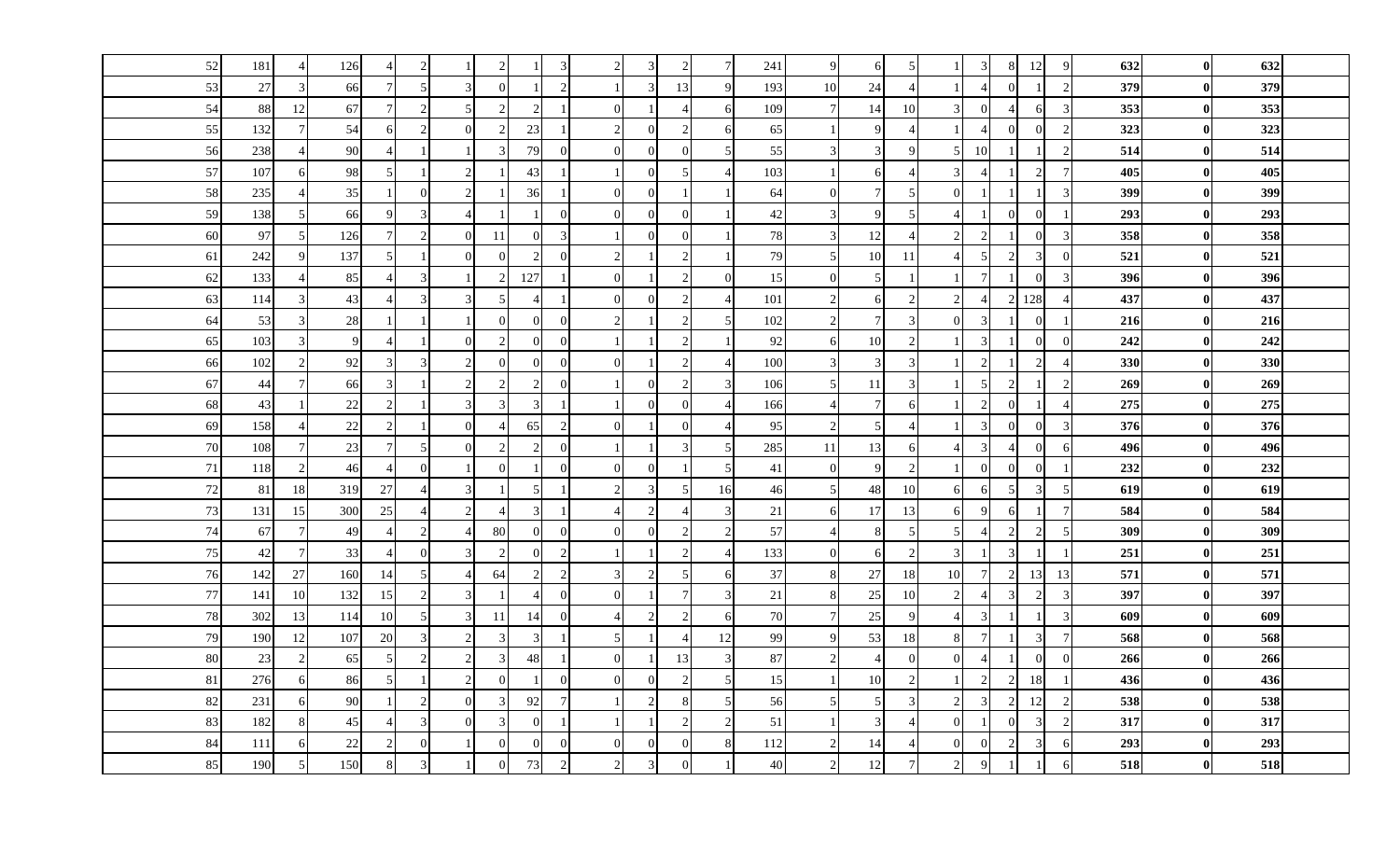| 86  | 127    | <sup>11</sup>  | 170     | 9              | $\overline{0}$ |                             | 29            |               | $\overline{0}$ |                |                             |    |                | 23  | $\Omega$       | 6              | $\overline{7}$ | $\overline{c}$ | 3              |               | 14               | 3               | 422 | $\bf{0}$         | 422 |  |
|-----|--------|----------------|---------|----------------|----------------|-----------------------------|---------------|---------------|----------------|----------------|-----------------------------|----|----------------|-----|----------------|----------------|----------------|----------------|----------------|---------------|------------------|-----------------|-----|------------------|-----|--|
| 87  | 193    |                | 105     | $\overline{c}$ |                |                             |               |               | $\mathbf{1}$   |                |                             |    | 3              | 11  | 6              | 8              | 8              | 6              |                |               | 27               | $\mathcal{D}$   | 401 | $\vert$ 0        | 401 |  |
| 88  | 215    |                | 67      |                | $\mathbf{0}$   |                             |               | $\Omega$      | $\overline{0}$ | $\mathcal{D}$  | $\Omega$                    |    | $\Omega$       | 21  | 5              | $10\,$         | 9              | $\overline{2}$ | $\mathbf Q$    |               | $\overline{0}$   | 3               | 354 | $\boldsymbol{0}$ | 354 |  |
| 89  | 88     | $\overline{3}$ | 115     |                | $\theta$       |                             |               |               | $\mathbf{1}$   | $\Omega$       | $\Omega$                    |    |                | 107 | $\mathfrak{Z}$ | $\mathcal{E}$  | $\overline{2}$ | $\Omega$       | $\Omega$       | $\Omega$      | $\overline{0}$   | $\mathcal{D}$   | 335 | $\vert$ 0        | 335 |  |
| 90  | 140    |                | 50      | 3              |                | $\Omega$                    |               |               | $\mathbf{0}$   |                | $\Omega$                    |    |                | 109 | $\overline{0}$ | 6              | $\overline{7}$ | $\theta$       |                | $\mathcal{D}$ | $\overline{0}$   |                 | 343 | $\boldsymbol{0}$ | 343 |  |
| 91  | 259    |                | 109     | 4              |                | $\Omega$                    |               | 11            | $\overline{0}$ | $\Omega$       | $\Omega$                    | 11 |                | 144 | $\mathcal{D}$  | 3              |                | $\Omega$       | $\Omega$       |               | $\overline{2}$   |                 | 551 | $\bf{0}$         | 551 |  |
| 92  | 184    |                | 106     | 6              | $\mathbf{0}$   | $\Omega$                    |               | 137           | -1             |                | $\mathcal{D}_{\mathcal{L}}$ |    |                | 166 | 5              | $10\,$         | $\overline{c}$ |                |                |               | $\overline{2}$   | $\overline{2}$  | 649 | $\bf{0}$         | 649 |  |
| 93  | 394    |                | 129     | $\mathbf{Q}$   | $\overline{2}$ | $\Omega$                    |               | 18            | $\overline{0}$ |                | $\Omega$                    | 19 |                | 105 | 3              | 11             | 10             | $\overline{c}$ | $\mathcal{R}$  | $\Omega$      |                  | $\overline{A}$  | 718 | $\mathbf{0}$     | 718 |  |
| 94  | 114    | 12             | 116     | 19             | 5              | $\mathcal{D}_{\alpha}$      | 15            | $\mathcal{D}$ | $\overline{0}$ | $\overline{2}$ |                             |    |                | 26  | 10             | 15             | 9              | 3              |                | 3             |                  | $\overline{3}$  | 366 | $\bf{0}$         | 366 |  |
| 95  | 97     |                | 98      | 13             | $\Omega$       | $\mathcal{D}_{\mathcal{L}}$ |               | 21            | 2              |                | 10                          | 38 |                | 15  | 3              | 5              |                | 3              | $\mathcal{R}$  |               | $\mathbf{1}$     | 6               | 328 | $\bf{0}$         | 328 |  |
| 96  | 99     |                | 119     | 8              |                |                             |               | 15            | $\overline{0}$ | $\Omega$       | 11                          | 55 |                | 43  |                |                | $\Omega$       | $\theta$       |                |               | $\overline{0}$   |                 | 365 | $\boldsymbol{0}$ | 365 |  |
| 97  | 190    | 61             | 72      | 5              | $\overline{0}$ |                             |               |               | $\overline{0}$ |                |                             |    |                | 9   | 2              | 16             |                | $\overline{2}$ | $\overline{2}$ |               | $\overline{0}$   | $\overline{A}$  | 325 | $\mathbf{0}$     | 325 |  |
| 98  | 276    |                | 30      |                | $\mathbf{0}$   | $\Omega$                    |               | 22            | $\mathbf{0}$   |                | $\mathcal{D}$               |    |                | 12  |                | $\overline{7}$ | 3              | $\Omega$       |                |               | $\mathbf{1}$     |                 | 377 | $\boldsymbol{0}$ | 377 |  |
| 99  | 64     | <sup>11</sup>  | 177     | 13             | 6              | $\overline{5}$              |               |               | $\overline{4}$ |                |                             |    |                | 75  | 16             | 28             | 25             | 6              | -11            | $\mathcal{R}$ | $\overline{0}$   |                 | 476 | $\bf{0}$         | 476 |  |
| 100 | $22\,$ | 12             | 208     | 35             | 6              |                             |               |               | $\overline{4}$ |                | $\mathcal{D}$               |    | 10             | 61  | 6              | 29             | 11             | 5              |                | 6             | 8                | 11              | 458 | $\bf{0}$         | 458 |  |
| 101 | 65     |                | 88      | 17             | $\mathcal{D}$  |                             |               |               | $\overline{1}$ |                |                             |    |                | 36  | 8              | $23\,$         |                | 3              | $\Omega$       |               |                  |                 | 274 | $\bf{0}$         | 274 |  |
| 102 | 213    | 14             | 148     | $\overline{4}$ |                | $\Omega$                    |               | 21            | $\mathbf{3}$   | $\Omega$       | 7                           | 39 |                | 33  | 3              | 18             | 8              | $\overline{2}$ | $\overline{5}$ | $\mathcal{D}$ | $\overline{1}$   | $\overline{7}$  | 536 | $\bf{0}$         | 536 |  |
| 103 | 221    | 15             | 306     | 24             | 3              |                             |               | 11            | $\overline{5}$ | $\mathcal{D}$  |                             | 42 |                | 9   | 10             | 26             | 16             | 6              | 17             | 10            | $\overline{0}$   | 3               | 739 | $\bf{0}$         | 739 |  |
| 104 | 32     | 13             | 189     | 38             | 8              | $\mathcal{D}_{\alpha}$      |               |               | $\overline{3}$ | $\overline{0}$ | $\overline{0}$              |    |                | 16  | 5              | 16             | 8              | 5              | 3              | 3             | $\overline{0}$   | 3               | 349 | $\bf{0}$         | 349 |  |
| 105 | 48     |                | 183     | 16             |                |                             |               | 45            | $\overline{0}$ |                | $\mathcal{D}_{\cdot}$       |    |                | 11  | 6              | 19             | $\mathfrak{D}$ |                | 10             |               | $\overline{0}$   | $\Omega$        | 359 | $\boldsymbol{0}$ | 359 |  |
| 106 | 50     | 12             | 414     | 52             | 15             |                             | 6             |               | $\mathbf{0}$   | $\mathcal{D}$  |                             |    |                | 19  | 9              | 20             | 18             | 5              | 19             |               | 6                | $\overline{7}$  | 680 | $\boldsymbol{0}$ | 680 |  |
| 107 | 40     | 19             | 389     | 30             | $\overline{4}$ |                             |               |               | $\overline{2}$ |                | $\tau$                      |    | 10             | 50  | 3              | 20             | 6              | $\overline{2}$ | .5             |               | $\overline{0}$   | $\overline{4}$  | 606 | $\boldsymbol{0}$ | 606 |  |
| 108 | 43     | $\mathbf Q$    | 236     | 17             | $\overline{4}$ |                             |               |               | $\overline{2}$ | $\Omega$       |                             |    | $\overline{5}$ | 15  |                | 16             | 31             | 10             | $\mathbf Q$    | $\mathcal{D}$ | $\overline{4}$   | $7\phantom{.0}$ | 420 | $\vert$ 0        | 420 |  |
| 109 | 30     |                | $225\,$ | 18             | 6              |                             |               |               | $\overline{1}$ |                |                             |    |                | 29  | 6              | $22\,$         | 15             | 5              | 8              |               | $\overline{0}$   | 6               | 412 | $\bf{0}$         | 412 |  |
| 110 | 62     | 12             | 222     | 24             | 6              |                             | $\mathcal{R}$ |               | $\overline{2}$ | $\Omega$       | $\Omega$                    |    |                | 42  | 14             | 19             | 12             |                |                |               | $\overline{4}$   | $\mathbf Q$     | 455 | $\vert$ 0        | 455 |  |
| 111 | 190    |                | 134     | 8              |                | $\Omega$                    |               |               | 2              | $\Omega$       | $\overline{0}$              | 12 |                | 65  | 2              | $\tau$         | 6              |                |                |               | $\mathbf{1}$     |                 | 450 | $\boldsymbol{0}$ | 450 |  |
| 112 | 136    |                | 99      | 8              | $\overline{c}$ | $\mathcal{L}$               |               | 10            | $\mathbf{0}$   |                | $\mathcal{D}_{\cdot}$       |    |                | 18  | 2              | 10             | $\Omega$       | $\overline{c}$ |                |               |                  | $\Omega$        | 308 | $\mathbf{0}$     | 308 |  |
| 113 | 355    | 12             | 81      | 6              | $\overline{c}$ |                             |               | 10            | $\overline{1}$ |                |                             |    |                | 19  | 9              | 20             | 9              | 3              |                |               | $7 \overline{ }$ | 5               | 563 | $\bf{0}$         | 563 |  |
| 114 | 31     | 15             | 312     | 51             | 8              | $\mathcal{F}$               | -11           |               | $\overline{1}$ | $\mathcal{R}$  |                             |    |                | 14  |                | 26             | 15             | 3              | 8              | $\mathcal{R}$ | $\overline{4}$   | $\overline{7}$  | 532 | $\boldsymbol{0}$ | 532 |  |
| 115 | 35     |                | 72      | 8              | $\theta$       | $\Omega$                    |               | 55            | $\overline{0}$ |                | $\overline{0}$              |    |                | 35  | $\mathfrak{D}$ |                |                | $\theta$       |                | $\Omega$      | $\overline{0}$   | $\Omega$        | 224 | $\boldsymbol{0}$ | 224 |  |
| 116 | 39     |                | 30      | $\Delta$       | $\Omega$       | $\Omega$                    |               |               | $\overline{1}$ | $\Omega$       |                             |    |                | 155 | 6              | 10             | $\Omega$       | $\Omega$       | $\mathcal{L}$  |               |                  |                 | 274 | $\boldsymbol{0}$ | 274 |  |
| 117 | 226    |                | 73      | 7              | 3              | $\mathcal{D}$               |               | 58            |                |                |                             |    |                | 74  |                | 9              | 8              |                | .5             |               | 26               |                 | 515 | $\bf{0}$         | 515 |  |
| 118 | 53     | 22             | $87\,$  | 3              | 3              | $\Omega$                    |               |               | $\mathbf{0}$   | $\Omega$       | $\Omega$                    |    |                | 14  | $\overline{2}$ |                |                |                |                |               | 113              |                 | 318 | $\bf{0}$         | 318 |  |
| 119 | 156    |                | 95      | 6              | 3              |                             |               |               |                |                | $\mathcal{D}$               |    |                | 81  | $\overline{c}$ | 16             | $\overline{7}$ | $\overline{0}$ |                |               | 13               |                 | 404 | $\boldsymbol{0}$ | 404 |  |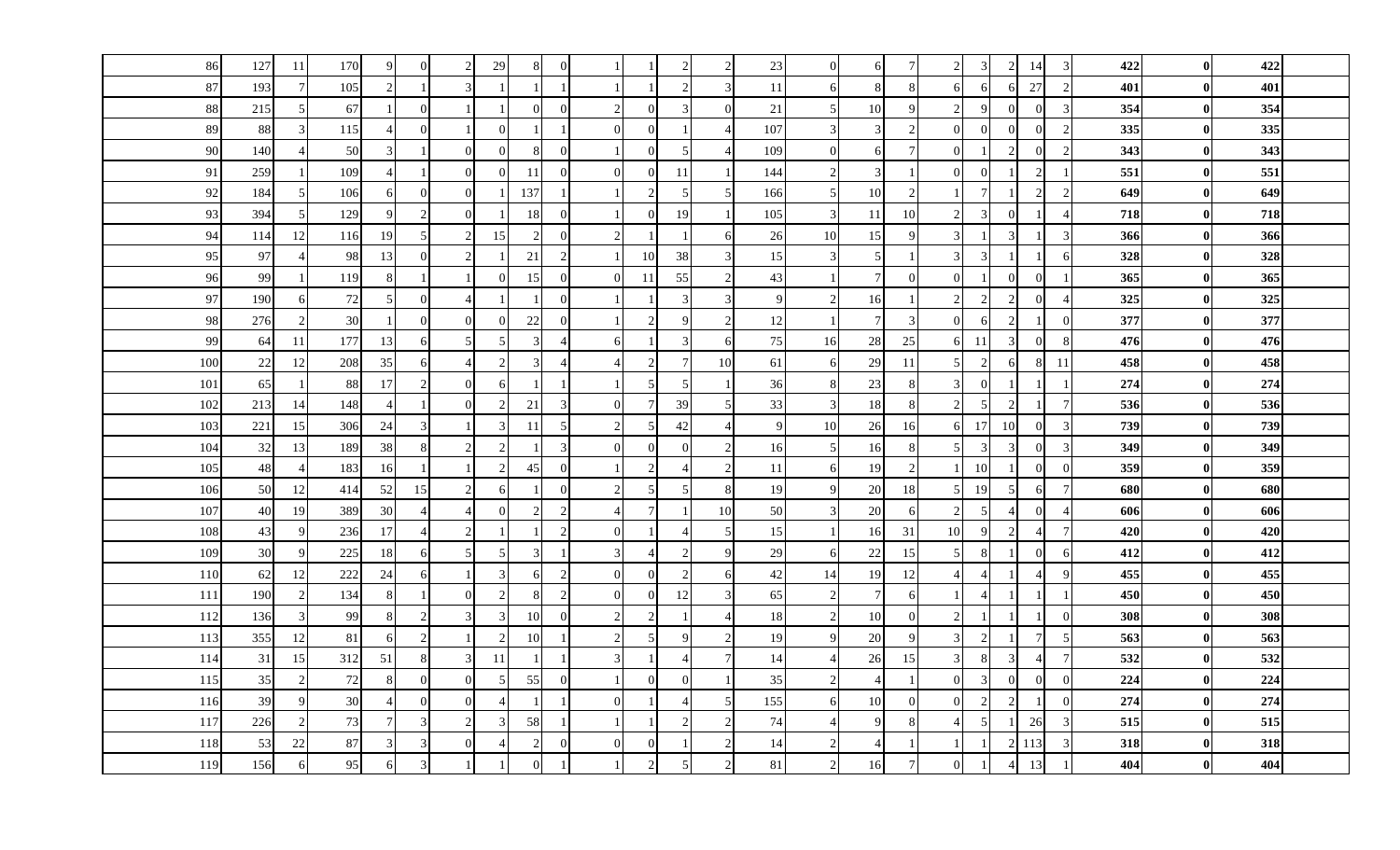| 120 | 164 |               | 37     | $\overline{2}$ | $\Omega$       | $\Omega$      |                         | 137                      |                |                |               |          |                             | 32     |                 | 8                        | $\overline{4}$           | 2              | 6             | $\Omega$                 | $\overline{0}$ | 2              | 404 | $\bf{0}$     | 404 |  |
|-----|-----|---------------|--------|----------------|----------------|---------------|-------------------------|--------------------------|----------------|----------------|---------------|----------|-----------------------------|--------|-----------------|--------------------------|--------------------------|----------------|---------------|--------------------------|----------------|----------------|-----|--------------|-----|--|
| 121 | 279 |               | 61     | 5              | $\overline{A}$ |               |                         |                          | $\Omega$       |                |               |          | 2                           | 61     | $\mathbf Q$     | 21                       | 10                       | 6              |               |                          | $\overline{0}$ |                | 489 | $\bf{0}$     | 489 |  |
| 122 | 186 | -12           | 17     | 3              |                | $\mathbf Q$   | 75                      | $\overline{\mathcal{A}}$ | 5              |                |               |          | $\mathcal{D}_{\mathcal{L}}$ | 56     | -6              | 17                       | 19                       | 8              | $\gamma$      | $\mathcal{D}$            | 3              |                | 438 | $\bf{0}$     | 438 |  |
| 123 | 190 | -11           | 158    | $\mathbf Q$    | 3              |               |                         | 7 <sup>1</sup>           | $\overline{0}$ | 2              |               |          | $\Omega$                    | 24     |                 | $\vert$ 3                | 17                       | 15             |               | $5\overline{)}$          | 19             | $\overline{5}$ | 480 | $\bf{0}$     | 480 |  |
| 124 | 263 |               | 128    | 11             | 5              |               |                         | 27                       | 2              |                |               |          |                             | 16     | 9               | 17                       | 5                        | $\overline{3}$ |               | 3                        | 2              |                | 525 | $\bf{0}$     | 525 |  |
| 125 | 142 |               | 98     | 17             | $\mathcal{D}$  |               |                         | $\Omega$                 |                |                |               |          | $\mathcal{D}$               | 31     | 6               | 17                       | 3                        | $\Omega$       |               | $\mathcal{D}$            |                |                | 340 | $\bf{0}$     | 340 |  |
| 126 | 162 |               | 17     | $\Omega$       | $\overline{0}$ | $\Omega$      |                         | $\Omega$                 |                |                |               |          | $\overline{0}$              | 20     | -1              | $5\overline{)}$          | 6                        |                | $\mathcal{D}$ | $\Omega$                 | $\overline{0}$ |                | 229 | $\bf{0}$     | 229 |  |
| 127 | 61  | 27            | 159    | 13             | 6              |               | 17                      | 61                       | $\overline{4}$ | 11             |               | 13       | 8                           | 260    | 14              | 37                       | 9                        | 3              | $\mathcal{R}$ | $\overline{5}$           | $\overline{c}$ | 13             | 684 | $\bf{0}$     | 684 |  |
| 128 | 114 | $\mathcal{R}$ | 38     | 6              | 2              |               | 3                       | $\Omega$                 | $\overline{0}$ | $\overline{0}$ |               |          | $\Omega$                    | 23     |                 | 5 <sub>l</sub>           | $\boldsymbol{\Delta}$    | $\overline{2}$ |               | $\Omega$                 | 18             |                | 224 | $\bf{0}$     | 224 |  |
| 129 | 150 | 6             | $28\,$ |                |                | $\Omega$      | $\Omega$                |                          | $\overline{0}$ |                | $\Omega$      |          | $\mathcal{D}_{\alpha}$      | 50     | 3               | 6                        | 8                        | $\overline{2}$ | $\Omega$      |                          |                |                | 266 | $\bf{0}$     | 266 |  |
| 130 | 24  |               | 31     | 3              | $\mathcal{L}$  |               |                         |                          | $\Omega$       |                |               | 15       |                             | 45     |                 | 9                        | 3                        |                |               |                          | $\overline{0}$ |                | 155 | $\bf{0}$     | 155 |  |
| 131 | 85  | 12            | 267    | 17             | 5              |               | 3                       |                          |                |                | 10            | 61       | 6                           | 79     | 12              | 23                       | 25                       | 10             | 11            | $\overline{\mathcal{A}}$ | $\overline{1}$ | 14             | 651 | $\bf{0}$     | 651 |  |
| 132 | 116 |               | 105    | $\overline{7}$ | 2              |               | 14                      |                          |                |                |               |          | $7 \,$                      | 226    | 6               | 23                       | 14                       |                |               | $\mathcal{D}$            | $\theta$       |                | 549 | $\bf{0}$     | 549 |  |
| 133 | 54  |               | 9      | 3              | $\overline{0}$ | $\Omega$      |                         | $\Omega$                 | $\mathbf{0}$   |                | $\Omega$      |          | $\mathcal{R}$               |        |                 | 8                        | $\mathbf{1}$             | $\Omega$       | $\mathcal{D}$ | $\Omega$                 | $\mathbf{0}$   |                | 89  | $\bf{0}$     | 89  |  |
| 134 | 256 |               | 107    | $\overline{5}$ |                | $\Omega$      |                         | $\Omega$                 | $\overline{0}$ | $\overline{0}$ |               |          | $\Omega$                    | 21     | $\overline{2}$  | 9                        | 12                       | 5              |               | $\Omega$                 | $\overline{0}$ |                | 442 | $\bf{0}$     | 442 |  |
| 135 | 289 |               | 242    |                | $\Omega$       |               |                         | $\Omega$                 | $\Omega$       | $\overline{0}$ |               |          |                             | 66     | $\mathcal{D}$   |                          | $\overline{2}$           | $\Omega$       |               |                          | $\mathbf{0}$   |                | 619 | $\bf{0}$     | 619 |  |
| 136 | 233 |               | 369    | 5              | 3              |               |                         | $\Omega$                 | $\theta$       | $\overline{0}$ |               |          | $\Omega$                    | 42     | $\overline{2}$  | 6                        |                          |                |               |                          | $\Omega$       |                | 676 | $\bf{0}$     | 676 |  |
| 137 | 235 |               | 326    | $\mathbf Q$    | $\overline{2}$ |               |                         | $\Omega$                 | 2              | $\overline{0}$ |               |          | $\Omega$                    | 62     | $\theta$        |                          | $\overline{4}$           | $\Omega$       | っ             | $\mathcal{D}$            |                | $\overline{2}$ | 663 | $\bf{0}$     | 663 |  |
| 138 | 237 |               | 267    | 8              | $\overline{c}$ | $\Omega$      |                         | $\overline{2}$           | $\overline{0}$ | $\overline{0}$ |               |          |                             | 31     | $\mathbf{3}$    |                          | 9                        | $\Omega$       |               | 5                        | $\mathbf{0}$   |                | 572 | 0            | 572 |  |
| 139 | 176 |               | 201    | 8              | $\overline{c}$ | $\Omega$      |                         | $\Omega$                 |                | $\overline{0}$ |               |          | $\Omega$                    | $25\,$ | 3               |                          | $\overline{0}$           | $\Omega$       |               | $\Omega$                 | $\overline{0}$ |                | 424 | $\bf{0}$     | 424 |  |
| 140 | 347 |               | 354    | 10             | $\theta$       |               |                         |                          |                | $\overline{0}$ |               |          |                             | 39     |                 | 5                        | 6                        | $\overline{7}$ | $\mathcal{D}$ |                          |                | $\overline{7}$ | 786 | $\bf{0}$     | 786 |  |
| 141 | 355 |               | 326    | 21             | 2              | $\mathcal{R}$ | $\overline{\mathbf{5}}$ | 3                        | $\overline{c}$ | 2              | $\mathcal{D}$ |          | $\overline{4}$              | 28     | $7 \frac{1}{2}$ | 9                        | 5 <sub>l</sub>           | 3              | 2             | $\overline{2}$           | $\overline{0}$ | $\overline{c}$ | 798 | $\bf{0}$     | 798 |  |
| 142 | 303 |               | 218    | $\overline{7}$ | $\overline{0}$ | $\Omega$      | $\mathcal{R}$           | $\Omega$                 | $\theta$       | $\overline{0}$ |               | 10       |                             | 56     | 3               | 15                       | $\sqrt{3}$               | $\overline{3}$ |               | $\mathcal{D}$            | 2              |                | 636 | $\mathbf{0}$ | 636 |  |
| 143 | 233 |               | 334    | 3              |                | $\Omega$      |                         | $\Omega$                 | 2              | $\overline{0}$ |               | $\Omega$ |                             | 50     | -1              | 4                        | 6                        |                |               | 2                        | $\mathbf{0}$   |                | 645 | $\bf{0}$     | 645 |  |
| 144 | 105 |               | 103    | 12             | $\theta$       | $\Omega$      |                         | 30                       |                | $\overline{2}$ |               | 23       | 5                           | 36     | 5               | $\overline{\mathcal{A}}$ | $\overline{2}$           | 3              |               |                          | 63             | $\mathcal{P}$  | 408 | $\bf{0}$     | 408 |  |
| 145 | 20  |               | 185    | 10             | 2              | $\Omega$      |                         |                          | $\Omega$       | $\overline{0}$ |               |          | $\mathcal{D}$               | 52     | 3               | 10                       | 6                        |                |               |                          | 3              |                | 310 | $\bf{0}$     | 310 |  |
| 146 | 185 |               | 51     |                |                |               | 11                      |                          | $\theta$       | $\overline{0}$ |               |          |                             | 22     |                 | 6                        |                          |                | $\mathcal{R}$ |                          | $\overline{c}$ | 3              | 296 | $\bf{0}$     | 296 |  |
| 147 | 64  | 12            | 293    | 17             | 5              |               | 45                      |                          | $\theta$       | 2              |               | 12       | 6                           | 19     | 7               | 29                       | $\overline{\mathcal{A}}$ | 6              | ာ             |                          | $\overline{c}$ |                | 538 | $\bf{0}$     | 538 |  |
| 148 | 86  |               | 119    | 6              | $\mathcal{R}$  | $\Omega$      |                         | <b>77</b>                | 5              |                |               |          | 3                           | 85     |                 | $\mathcal{R}$            | 5                        |                | <b>10</b>     |                          | 25             |                | 458 | $\bf{0}$     | 458 |  |
| 149 | 112 |               | 29     | 6              |                |               |                         | 10                       | $\overline{0}$ | 2              | $\Omega$      |          | $\mathcal{D}$               | 55     | $\overline{0}$  | 8                        | 5 <sub>l</sub>           | $\overline{2}$ | $\theta$      | $\mathfrak{D}_{1}$       | 69             |                | 312 | $\bf{0}$     | 312 |  |
| 150 | 46  |               | 56     | $\mathbf Q$    | $\mathcal{D}$  |               |                         | $\Omega$                 |                |                |               | $\Omega$ |                             | 45     |                 | $\overline{4}$           | 5 <sup>1</sup>           | 3              | -5            |                          |                |                | 191 | $\bf{0}$     | 191 |  |
| 151 | 134 |               | 255    | 18             |                |               |                         | $\overline{2}$           |                | 2              |               |          | 3                           | 36     | -5              | 4                        |                          | $\Omega$       |               |                          | $\overline{c}$ | $\mathcal{D}$  | 486 | $\bf{0}$     | 486 |  |
| 152 | 66  | 13            | 303    | 32             | 5              |               | 10                      |                          | 2              | 2              |               | 12       | $7 \,$                      | 29     | 12              | 22                       | $\overline{4}$           | 3              |               |                          | $\overline{c}$ |                | 545 | $\bf{0}$     | 545 |  |
| 153 | 67  | 16            | 268    | 30             | 6              |               |                         |                          |                |                |               | 28       | 12                          | 19     | 19              | 37                       | 14                       | 15             |               |                          | 2              |                | 556 | $\bf{0}$     | 556 |  |